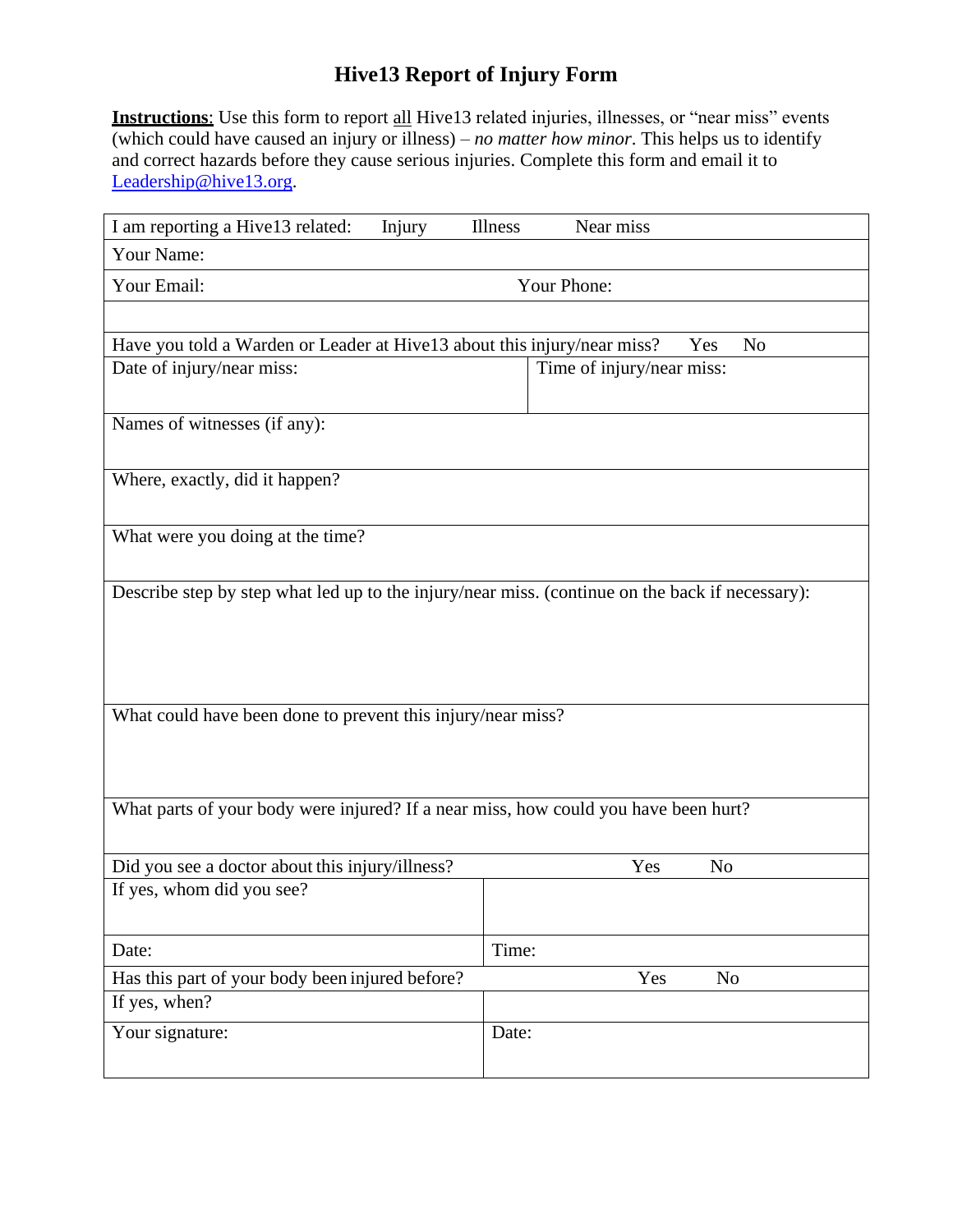**Instructions**: Complete this form as soon as possible after an incident that results in serious injury or illness. (Optional: Use to investigate a minor injury or near miss that *could have resulted in a serious injury or illness*.)

| This is a report of a: | Death | Lost Time                                               | Dr. Visit Only | First Aid Only | Near Miss    |
|------------------------|-------|---------------------------------------------------------|----------------|----------------|--------------|
| Date of incident:      |       | This report is made by: Member $\Box$ Leadership $\Box$ |                |                | $\Box$ Other |

| Step 1: Injured Person (complete this part for each injured person)                                      |                                                                                                                                                                                                                                              |                                                                               |
|----------------------------------------------------------------------------------------------------------|----------------------------------------------------------------------------------------------------------------------------------------------------------------------------------------------------------------------------------------------|-------------------------------------------------------------------------------|
| Name:<br>Address                                                                                         | Male<br>Female<br>Sex:<br>Phone:<br>Email                                                                                                                                                                                                    | DOB<br>Age:                                                                   |
| Part of body affected: (shade all that apply)<br>$\sum_{i=1}^{n}$<br>$\mathbb{Z}^{\mathcal{N}}$<br>الالأ | Nature of injury: (most<br>serious one)<br>$\Box$ Abrasion, scrapes<br>$\Box$ Amputation<br>$\Box$ Broken bone<br>$\Box$ Bruise<br>$\Box$ Burn (heat)<br>$\Box$ Burn (chemical)<br>$\Box$ Concussion (to the head)<br>$\Box$ Crushing Injury | This person:<br>$\Box$ Member<br>$\Box$ Guest<br>$\Box$ Adult<br>$\Box$ Minor |
|                                                                                                          | $\Box$ Cut, laceration, puncture<br>$\Box$ Hernia<br>$\Box$ Illness<br>$\Box$ Sprain, strain<br>□ Damage to a body system:<br>$\Box$ Other                                                                                                   |                                                                               |

| <b>Step 2: Describe the incident</b>                       |                                                   |                                  |             |
|------------------------------------------------------------|---------------------------------------------------|----------------------------------|-------------|
| Exact location of the incident:                            |                                                   |                                  | Exact time: |
| What part of employee's workday?<br>During a meal or break | Entering or leaving Hive13<br><b>Working Late</b> | Doing normal activities<br>Other |             |
| Names of witnesses (if any):                               |                                                   |                                  |             |
|                                                            |                                                   |                                  |             |
|                                                            |                                                   |                                  |             |
| Was 911 called? Yes No                                     |                                                   |                                  |             |
| Name of Doctor and or Hospital (if any):                   |                                                   |                                  |             |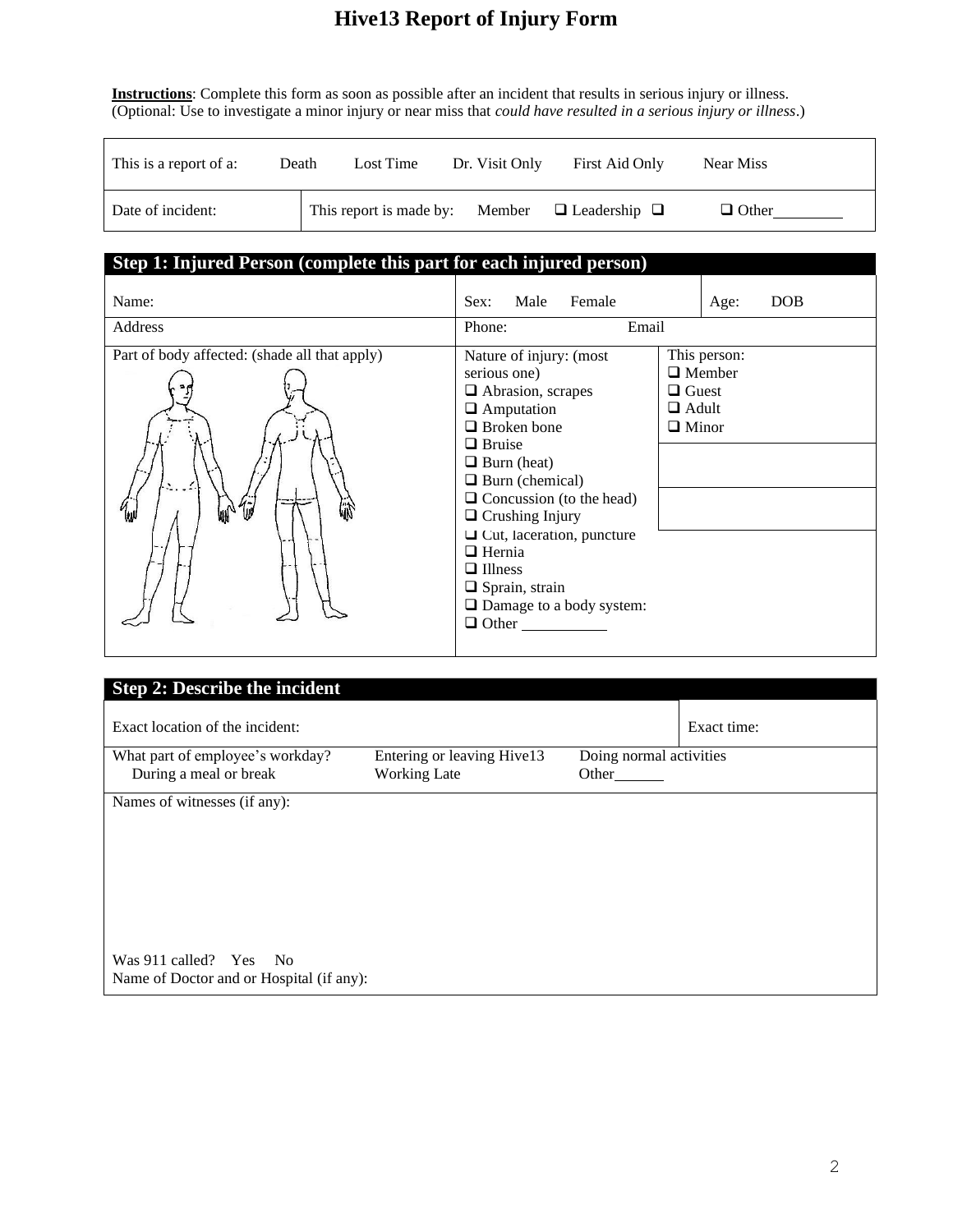| Number of<br>attachments:                                                                                                                                                                                  | Written witness statements:                                                                                                                                                                                                                                                                                                                        | Photographs:                                                                                                                                                                                                                                                                                                                                                                                                                                                                           | $\overline{Maps}/$ drawings:                         |
|------------------------------------------------------------------------------------------------------------------------------------------------------------------------------------------------------------|----------------------------------------------------------------------------------------------------------------------------------------------------------------------------------------------------------------------------------------------------------------------------------------------------------------------------------------------------|----------------------------------------------------------------------------------------------------------------------------------------------------------------------------------------------------------------------------------------------------------------------------------------------------------------------------------------------------------------------------------------------------------------------------------------------------------------------------------------|------------------------------------------------------|
| What personal protective equipment was being used (if any)?                                                                                                                                                |                                                                                                                                                                                                                                                                                                                                                    |                                                                                                                                                                                                                                                                                                                                                                                                                                                                                        |                                                      |
| and other important details.                                                                                                                                                                               | Describe, step-by-step the events that led up to the injury. Include names of any machines, parts, objects, tools, materials                                                                                                                                                                                                                       |                                                                                                                                                                                                                                                                                                                                                                                                                                                                                        |                                                      |
|                                                                                                                                                                                                            |                                                                                                                                                                                                                                                                                                                                                    | Description continued on attached sheets:                                                                                                                                                                                                                                                                                                                                                                                                                                              |                                                      |
|                                                                                                                                                                                                            | Step 3: Why did the incident happen?                                                                                                                                                                                                                                                                                                               |                                                                                                                                                                                                                                                                                                                                                                                                                                                                                        |                                                      |
| $\Box$ Inadequate guard<br>□ Unguarded hazard<br>$\Box$ Safety device is defective<br>$\Box$ Unsafe lighting<br>$\Box$ Unsafe ventilation<br>$\Box$ Unsafe clothing                                        | Unsafe workplace conditions: (Check all that apply)<br>$\Box$ Tool or equipment defective<br>$\Box$ Workstation layout is hazardous<br>$\Box$ Lack of needed personal protective equipment<br>$\Box$ Lack of appropriate equipment / tools<br>$\Box$ No training or insufficient training<br>$\Box$ Other:<br>Why did the unsafe conditions exist? | Unsafe acts by people: (Check all that apply)<br>$\Box$ Operating without permission<br>$\Box$ Operating at unsafe speed<br>$\Box$ Servicing equipment that has power to it<br>$\Box$ Making a safety device inoperative<br>$\Box$ Using defective equipment<br>$\Box$ Using equipment in an unapproved way<br>$\Box$ Unsafe lifting<br>$\Box$ Taking an unsafe position or posture<br>$\Box$ Distraction, teasing, horseplay<br>$\Box$ Failure to use the available equipment / tools | $\Box$ Failure to wear personal protective equipment |
|                                                                                                                                                                                                            | Why did the unsafe acts occur?                                                                                                                                                                                                                                                                                                                     |                                                                                                                                                                                                                                                                                                                                                                                                                                                                                        |                                                      |
| Is there a reward (such as "the job can be done more quickly", or "the product is less likely to be damaged") that may<br>have encouraged the unsafe conditions or acts?<br>Yes<br>No<br>If yes, describe: |                                                                                                                                                                                                                                                                                                                                                    |                                                                                                                                                                                                                                                                                                                                                                                                                                                                                        |                                                      |
|                                                                                                                                                                                                            | Were the unsafe acts or conditions reported prior to the incident?                                                                                                                                                                                                                                                                                 |                                                                                                                                                                                                                                                                                                                                                                                                                                                                                        | $\Box$ Yes $\Box$ No                                 |
|                                                                                                                                                                                                            | Have there been similar incidents or near misses prior to this one?                                                                                                                                                                                                                                                                                |                                                                                                                                                                                                                                                                                                                                                                                                                                                                                        | $\Box$ Yes $\Box$ No                                 |